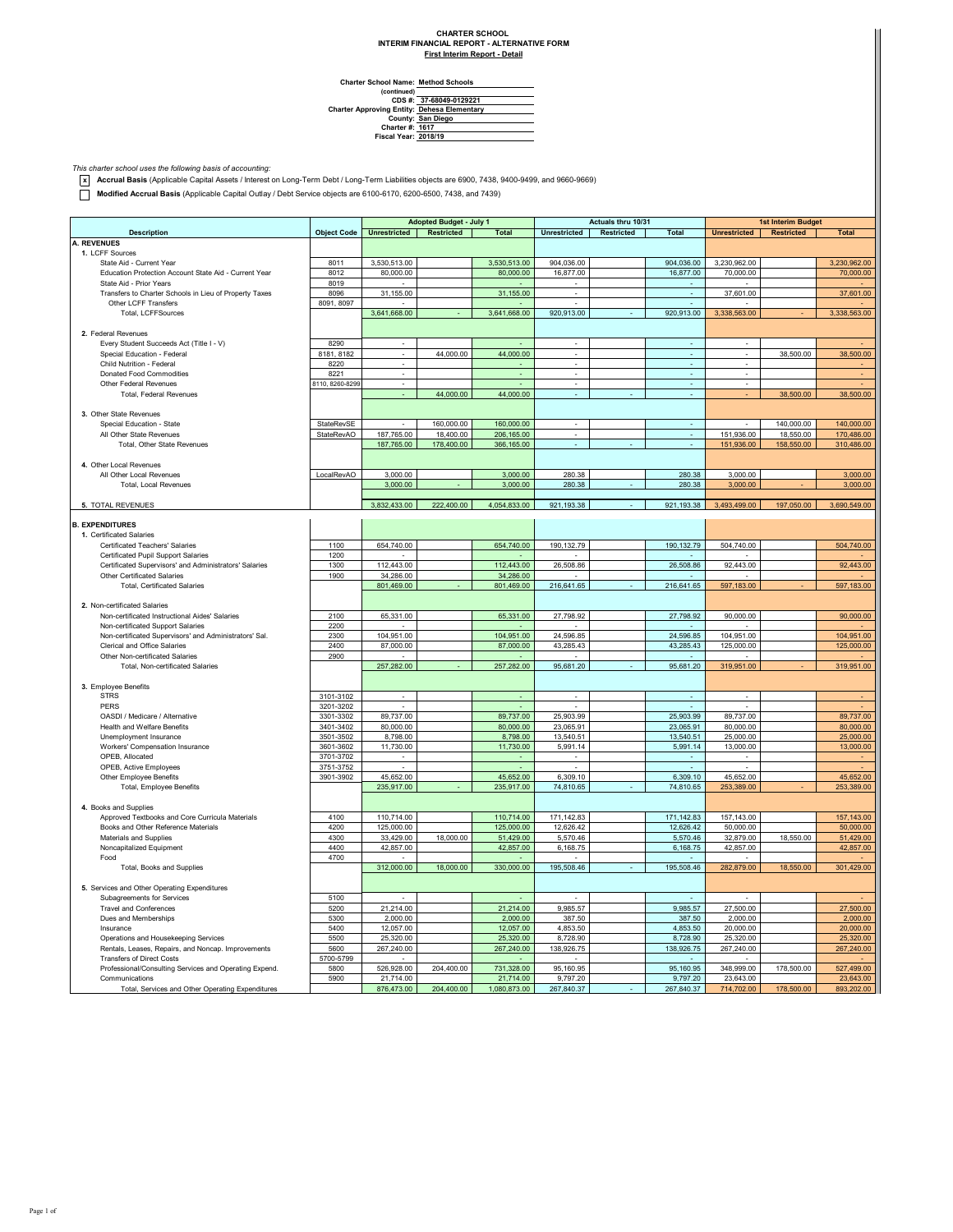| 6. Capital Outlay (Objects 6100-6170, 6200-6500 for modified accrual basis only) |             |                             |            |              |                          |           |            |              |            |              |
|----------------------------------------------------------------------------------|-------------|-----------------------------|------------|--------------|--------------------------|-----------|------------|--------------|------------|--------------|
| Land and Land Improvements                                                       | 6100-6170   | $\overline{\phantom{a}}$    |            |              | ×.                       |           | ٠          | ٠            |            | $\sim$       |
| Buildings and Improvements of Buildings                                          | 6200        | $\mathcal{L}$               |            | ÷.           | ÷.                       |           | ä,         | ×.           |            | $\sim$       |
| Books and Media for New School Libraries or Major                                |             |                             |            |              |                          |           |            |              |            |              |
| Expansion of School Libraries                                                    | 6300        | ×.                          |            | $\sim$       | $\sim$                   |           | ×.         | ×            |            | $\sim$       |
| Equipment                                                                        | 6400        | $\epsilon$                  |            | ÷            | $\epsilon$               |           | $\omega$   | $\epsilon$   |            | ÷.           |
| <b>Equipment Replacement</b>                                                     | 6500        | $\epsilon$                  |            | $\sim$       | $\sim$                   |           | ×          | $\sim$       |            | $\sim$       |
| Depreciation Expense (for accrual basis only)                                    | 6900        | ٠                           |            | ÷            | $\overline{\phantom{a}}$ |           | ×,         | ٠            |            | ÷.           |
| Total, Capital Outlay                                                            |             | $\mathbb{Z}^2$              |            | ÷            | ×,                       | ÷         | ÷.         | ÷            | ä,         | $\sim$       |
|                                                                                  |             |                             |            |              |                          |           |            |              |            |              |
| 7. Other Outgo                                                                   |             |                             |            |              |                          |           |            |              |            |              |
| Tuition to Other Schools                                                         | 7110-7143   | ٠                           |            | ÷            | ٠                        |           | ÷.         | ٠            |            | $\sim$       |
| Transfers of Pass-through Revenues to Other LEAs                                 | 7211-7213   | $\overline{\phantom{a}}$    |            | ÷.           | $\overline{\phantom{a}}$ |           | $\omega$   | ٠            |            | $\sim$       |
| Transfers of Apportionments to Other LEAs - Spec. Ed.                            | 7221-7223SE | $\mathcal{L}_{\mathcal{A}}$ |            |              | ä,                       |           | ä,         |              |            | ÷.           |
| Transfers of Apportionments to Other LEAs - All Other                            | 7221-7223AO | $\sim$                      |            | ÷            | $\sim$                   |           | ×          | ٠            |            | ÷.           |
| All Other Transfers                                                              | 7281-7299   | $\mathbf{r}$                |            | ÷.           | ÷.                       |           | ÷.         | ×.           |            | $\sim$       |
| <b>Transfers of Indirect Costs</b>                                               | 7300-7399   | $\epsilon$                  |            | ÷            | ÷.                       | ÷         | $\omega$   | $\sim$       | ×          | $\sim$       |
| Debt Service:                                                                    |             |                             |            |              |                          |           |            |              |            |              |
| Interest                                                                         | 7438        | 500.00                      |            | 500.00       | ×,                       |           | ×          | ×            |            | $\sim$       |
| Principal (for modified accrual basis only)                                      | 7439        | ÷.                          |            | $\sim$       | $\mathbf{r}$             |           | $\omega$   | ×.           |            | ×.           |
| Total, Other Outgo                                                               |             | 500.00                      |            | 500.00       |                          |           |            |              |            |              |
|                                                                                  |             |                             |            |              |                          |           |            |              |            |              |
| 8. TOTAL EXPENDITURES                                                            |             | 2,483,641.00                | 222,400.00 | 2,706,041.00 | 850,482.33               |           | 850,482.33 | 2,168,104.00 | 197,050.00 | 2,365,154.00 |
|                                                                                  |             |                             |            |              |                          |           |            |              |            |              |
| C. EXCESS (DEFICIENCY) OF REVENUES OVER EXPEND.                                  |             |                             |            |              |                          |           |            |              |            |              |
| BEFORE OTHER FINANCING SOURCES AND USES (A5-B8)                                  |             | 1.348.792.00                |            | 1.348.792.00 | 70.711.05                | ÷         | 70.711.05  | 1,325,395.00 |            | 1,325,395.00 |
|                                                                                  |             |                             |            |              |                          |           |            |              |            |              |
| <b>D. OTHER FINANCING SOURCES / USES</b>                                         |             |                             |            |              |                          |           |            |              |            |              |
| 1. Other Sources                                                                 | 8930-8979   |                             |            | ÷.           |                          |           | ÷          |              |            |              |
| 2. Less: Other Uses                                                              | 7630-7699   |                             |            | ÷            |                          |           | $\sim$     |              |            | $\sim$       |
| 3. Contributions Between Unrestricted and Restricted Accounts                    |             |                             |            |              |                          |           |            |              |            |              |
| (must net to zero)                                                               | 8980-8999   |                             |            | $\sim$       |                          |           | ×          |              |            | ÷            |
|                                                                                  |             |                             |            |              |                          |           |            |              |            |              |
| 4. TOTAL OTHER FINANCING SOURCES / USES                                          |             |                             |            |              |                          |           | ٠          |              |            |              |
| E. NET INCREASE (DECREASE) IN FUND BALANCE (C + D4)                              |             | 1,348,792.00                |            | 1,348,792.00 | 70.711.05                |           | 70,711.05  | 1,325,395.00 |            | 1.325.395.00 |
|                                                                                  |             |                             |            |              |                          |           |            |              |            |              |
| F. FUND BALANCE, RESERVES                                                        |             |                             |            |              |                          |           |            |              |            |              |
| 1. Beginning Fund Balance                                                        |             |                             |            |              |                          |           |            |              |            |              |
| a. As of July 1                                                                  | 9791        | 728,496.96                  |            | 728,496.96   | 562,166.41               | 15,265.00 | 577,431.41 | 562,166.41   | 15,265.00  | 577,431.41   |
| b. Adjustments to Beginning Balance                                              | 9793, 9795  |                             |            |              |                          |           | ÷.         |              |            | ÷            |
| c. Adjusted Beginning Balance                                                    |             | 728,496.96                  |            | 728,496.96   | 562,166.41               | 15,265.00 | 577.431.41 | 562, 166.41  | 15,265.00  | 577,431.41   |
| 2. Ending Fund Balance, June 30 (E + F.1.c.)                                     |             | 2,077,288.96                |            | 2,077,288.96 | 632,877.46               | 15,265.00 | 648,142.46 | 1,887,561.41 | 15,265.00  | 1,902,826.41 |
|                                                                                  |             |                             |            |              |                          |           |            |              |            |              |
| Components of Ending Fund Balance :                                              |             |                             |            |              |                          |           |            |              |            |              |
| a. Nonspendable                                                                  |             |                             |            |              |                          |           |            |              |            |              |
| Revolving Cash (equals object 9130)                                              | 9711        |                             |            | ÷            |                          |           | ÷.         |              |            | $\sim$       |
| Stores (equals object 9320)                                                      | 9712        |                             |            | ÷.           |                          |           | ÷.         |              |            | $\omega$     |
| Prepaid Expenditures (equals object 9330)                                        | 9713        |                             |            |              |                          |           | ٠          |              |            |              |
| All Others                                                                       | 9719        |                             |            | ÷.           |                          |           | ÷.         |              |            | ÷            |
| <b>b</b> Restricted                                                              | 9740        |                             |            | ÷.           |                          | 15,265.00 | 15,265.00  |              | 15,265.00  | 15,265,00    |
| c. Committed                                                                     |             |                             |            |              |                          |           |            |              |            |              |
| <b>Stabilization Arrangements</b>                                                | 9750        |                             |            |              |                          |           | ٠          |              |            |              |
| Other Commitments                                                                | 9760        |                             |            |              |                          |           | ÷          |              |            | $\sim$       |
| d. Assigned                                                                      |             |                             |            |              |                          |           |            |              |            |              |
| Other Assignments                                                                | 9780        |                             |            | ÷.           |                          |           | $\sim$     |              |            | $\sim$       |
| e Unassigned/Unappropriated                                                      |             |                             |            |              |                          |           |            |              |            |              |
| Reserve for Economic Uncertainities                                              | 9789        |                             |            |              |                          |           | $\sim$     |              |            | ÷            |
| Unassigned/Unappropriated Amount                                                 | 9790        | 2,077,288.96                | ÷.         | 2,077,288.96 | 632,877.46               | ÷         | 632,877.46 | 1,887,561.41 | ÷          | 1,887,561.41 |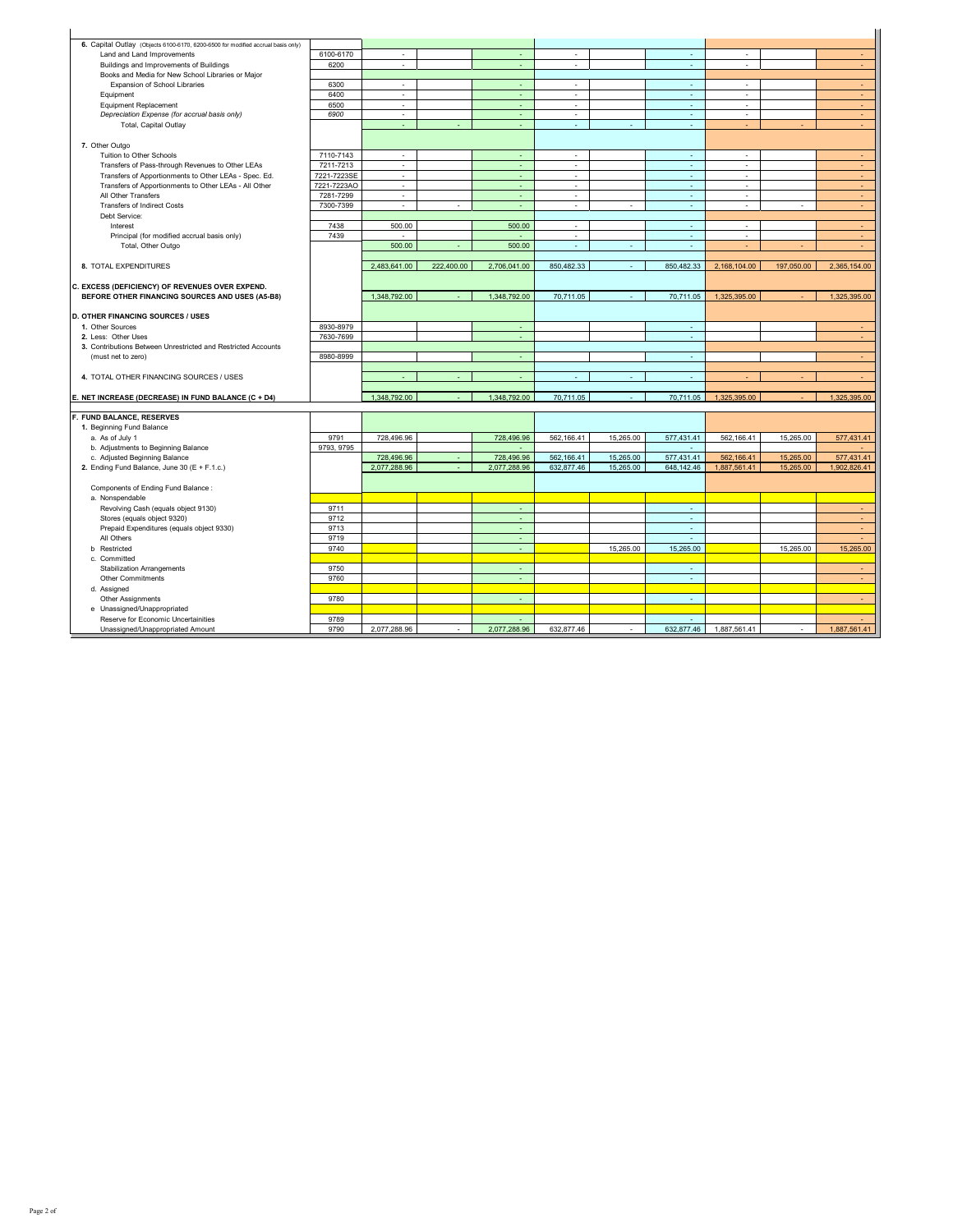## **CHARTER SCHOOL INTERIM FINANCIAL REPORT - ALTERNATIVE FORM First Interim Report - Summary**

**(continued) 37-68049-0129221 Charter School Name: Method Schools 1617 2018/19 Fiscal Year: San Diego Dehesa Elementary County: Charter #: Charter Approving Entity: CDS #:**

|                                                                  |                    |                 |                          |              | 1st Interim vs. Adopted Budget<br>Increase, (Decrease) |                 |
|------------------------------------------------------------------|--------------------|-----------------|--------------------------|--------------|--------------------------------------------------------|-----------------|
|                                                                  |                    | 7/1 Adopted     | <b>Actuals thru</b>      | 1st Interim  | \$ Difference                                          | % Change        |
| <b>Description</b>                                               | <b>Object Code</b> | Budget (X)      | 10/31 (Y)                | Budget (Z)   | $(Z)$ vs. $(X)$                                        | $(Z)$ vs. $(X)$ |
| <b>A. REVENUES</b><br>1. LCFF/Revenue Limit Sources              |                    |                 |                          |              |                                                        |                 |
| State Aid - Current Year                                         | 8011               | 3,530,513.00    | 904,036.00               | 3,230,962.00 | (299, 551.00)                                          | $-8.48%$        |
| Education Protection Account State Aid - Current Year            | 8012               | 80.000.00       | 16,877.00                | 70.000.00    | (10,000.00)                                            | $-12.50%$       |
| State Aid - Prior Years                                          | 8019               | $\sim$          | ÷                        | ٠            |                                                        |                 |
| Transfers to Charter Schools Funding in Lieu of Property Taxes   | 8096               | 31,155.00       | $\blacksquare$           | 37,601.00    | 6,446.00                                               | 20.69%          |
| <b>Other LCFF Transfers</b>                                      | 8091, 8097         | ÷.              |                          |              |                                                        |                 |
| Total, LCFF Sources                                              |                    | 3,641,668.00    | 920,913.00               | 3,338,563.00 | (303, 105.00)                                          | $-8.32%$        |
|                                                                  |                    |                 |                          |              |                                                        |                 |
| 2. Federal Revenues                                              |                    |                 |                          |              |                                                        |                 |
| Every Student Succeeds Act (Title I-V)                           | 8290               |                 | ÷                        |              | $\overline{a}$                                         |                 |
| Special Education - Federal                                      | 8181, 8182         | 44.000.00       | ٠                        | 38,500.00    | (5,500.00)                                             | $-12.50%$       |
| Child Nutrition - Federal                                        | 8220               | $\sim$          | $\blacksquare$           | ٠            | $\blacksquare$                                         |                 |
| <b>Donated Food Commodities</b><br><b>Other Federal Revenues</b> | 8221               | $\blacksquare$  | $\blacksquare$           | $\sim$       | $\sim$<br>$\overline{a}$                               |                 |
| <b>Total, Federal Revenues</b>                                   | 8110, 8260-8299    | ä,<br>44,000.00 | $\omega$                 | 38,500.00    | (5,500.00)                                             | $-12.50%$       |
|                                                                  |                    |                 |                          |              |                                                        |                 |
| 3. Other State Revenues                                          |                    |                 |                          |              |                                                        |                 |
| Special Education - State                                        | StateRevSE         | 160,000.00      | $\blacksquare$           | 140,000.00   | (20.000.00)                                            | $-12.50%$       |
| All Other State Revenues                                         | <b>StateRevAO</b>  | 206,165.00      |                          | 170,486.00   | (35,679.00)                                            | $-17.31%$       |
| Total, Other State Revenues                                      |                    | 366,165.00      | $\blacksquare$           | 310,486.00   | (55, 679.00)                                           | $-15.21%$       |
|                                                                  |                    |                 |                          |              |                                                        |                 |
| 4. Other Local Revenues                                          |                    |                 |                          |              |                                                        |                 |
| All Other Local Revenues                                         | LocalRevAO         | 3,000.00        | 280.38                   | 3,000.00     | $\blacksquare$                                         | 0.00%           |
| Total, Local Revenues                                            |                    | 3.000.00        | 280.38                   | 3.000.00     |                                                        | 0.00%           |
|                                                                  |                    |                 |                          |              |                                                        |                 |
| <b>5. TOTAL REVENUES</b>                                         |                    | 4,054,833.00    | 921,193.38               | 3,690,549.00 | (364, 284.00)                                          | $-8.98%$        |
|                                                                  |                    |                 |                          |              |                                                        |                 |
| <b>B. EXPENDITURES</b>                                           |                    |                 |                          |              |                                                        |                 |
| 1. Certificated Salaries                                         |                    |                 |                          |              |                                                        |                 |
| <b>Certificated Teachers' Salaries</b>                           | 1100               | 654,740.00      | 190,132.79               | 504,740.00   | (150,000.00)                                           | $-22.91%$       |
| Certificated Pupil Support Salaries                              | 1200               | ÷.              |                          | u.           | $\overline{a}$                                         |                 |
| Certificated Supervisors' and Administrators' Salaries           | 1300               | 112,443.00      | 26,508.86                | 92,443.00    | (20,000.00)                                            | $-17.79%$       |
| <b>Other Certificated Salaries</b>                               | 1900               | 34,286.00       |                          |              | (34, 286.00)                                           | $(100\%)$       |
| <b>Total, Certificated Salaries</b>                              |                    | 801,469.00      | 216,641.65               | 597,183.00   | (204, 286.00)                                          | $-25.49%$       |
| 2. Non-certificated Salaries                                     |                    |                 |                          |              |                                                        |                 |
| Non-certificated Instructional Aides' Salaries                   | 2100               | 65,331.00       | 27,798.92                | 90,000.00    | 24,669.00                                              | 37.76%          |
| Non-certificated Support Salaries                                | 2200               | $\blacksquare$  | ÷                        |              | $\blacksquare$                                         |                 |
| Non-certificated Supervisors' and Administrators' Sal.           | 2300               | 104,951.00      | 24,596.85                | 104,951.00   | ÷                                                      | 0.00%           |
| <b>Clerical and Office Salaries</b>                              | 2400               | 87,000.00       | 43,285.43                | 125,000.00   | 38,000.00                                              | 43.68%          |
| Other Non-certificated Salaries                                  | 2900               |                 |                          |              |                                                        |                 |
| <b>Total, Non-certificated Salaries</b>                          |                    | 257,282.00      | 95,681.20                | 319,951.00   | 62.669.00                                              | 24.36%          |
|                                                                  |                    |                 |                          |              |                                                        |                 |
| 3. Employee Benefits                                             |                    |                 |                          |              |                                                        |                 |
| <b>STRS</b>                                                      | 3101-3102          | ٠               | ٠                        | ٠            | $\blacksquare$                                         |                 |
| <b>PERS</b>                                                      | 3201-3202          | ÷               | $\overline{\phantom{a}}$ |              | $\blacksquare$                                         |                 |
| OASDI / Medicare / Alternative                                   | 3301-3302          | 89,737.00       | 25,903.99                | 89,737.00    | $\blacksquare$                                         | 0.00%           |
| <b>Health and Welfare Benefits</b>                               | 3401-3402          | 80,000.00       | 23,065.91                | 80,000.00    | $\blacksquare$                                         | 0.00%           |
| Unemployment Insurance                                           | 3501-3502          | 8,798.00        | 13,540.51                | 25,000.00    | 16,202.00                                              | 184.16%         |
| <b>Workers' Compensation Insurance</b>                           | 3601-3602          | 11,730.00       | 5,991.14                 | 13,000.00    | 1,270.00                                               | 10.83%          |
| OPEB, Allocated                                                  | 3701-3702          |                 |                          |              |                                                        |                 |
| <b>OPEB, Active Employees</b>                                    | 3751-3752          | ÷.              |                          | ٠            | $\overline{\phantom{a}}$                               |                 |
| <b>Other Employee Benefits</b>                                   | 3901-3902          | 45,652.00       | 6,309.10                 | 45,652.00    | ٠                                                      | 0.00%           |
| Total, Employee Benefits                                         |                    | 235,917.00      | 74,810.65                | 253,389.00   | 17,472.00                                              | 7.41%           |
| 4. Books and Supplies                                            |                    |                 |                          |              |                                                        |                 |
| Approved Textbooks and Core Curricula Materials                  | 4100               | 110,714.00      | 171,142.83               | 157,143.00   | 46,429.00                                              | 41.94%          |
| Books and Other Reference Materials                              | 4200               | 125,000.00      | 12,626.42                | 50,000.00    | (75,000.00)                                            | $-60.00%$       |
| <b>Materials and Supplies</b>                                    | 4300               | 51,429.00       | 5,570.46                 | 51,429.00    |                                                        | 0.00%           |
| Noncapitalized Equipment                                         | 4400               | 42,857.00       | 6,168.75                 | 42,857.00    |                                                        | 0.00%           |
| Food                                                             | 4700               | $\blacksquare$  |                          |              | $\overline{\phantom{a}}$                               |                 |
| Total, Books and Supplies                                        |                    | 330,000.00      | 195,508.46               | 301,429.00   | (28, 571.00)                                           | $-8.66%$        |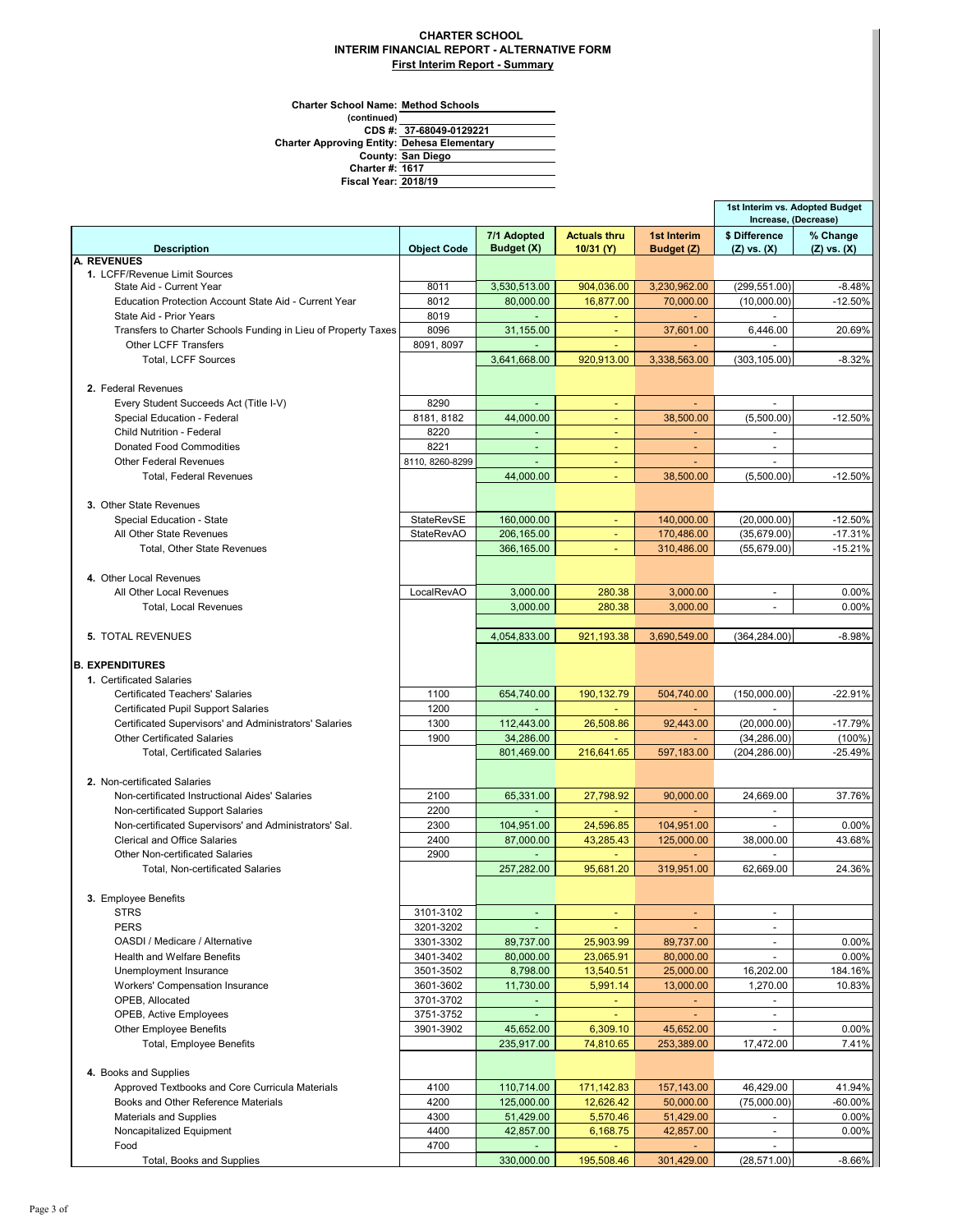| 5. Services and Other Operating Expenditures                                 |              |                                |                          |                          |                          |           |
|------------------------------------------------------------------------------|--------------|--------------------------------|--------------------------|--------------------------|--------------------------|-----------|
| <b>Subagreements for Services</b>                                            | 5100         |                                |                          |                          |                          |           |
| <b>Travel and Conferences</b>                                                | 5200         | 21,214.00                      | 9,985.57                 | 27,500.00                | 6,286.00                 | 29.63%    |
| Dues and Memberships                                                         | 5300         | 2,000.00                       | 387.50                   | 2,000.00                 |                          | 0.00%     |
| Insurance                                                                    | 5400         | 12.057.00                      | 4,853.50                 | 20,000.00                | 7,943.00                 | 65.88%    |
| Operations and Housekeeping Services                                         | 5500         | 25,320.00                      | 8,728.90                 | 25,320.00                | $\overline{\phantom{a}}$ | 0.00%     |
| Rentals, Leases, Repairs, and Noncap. Improvements                           | 5600         |                                |                          |                          | ٠                        | 0.00%     |
|                                                                              |              | 267,240.00                     | 138,926.75               | 267,240.00               |                          |           |
| <b>Transfers of Direct Costs</b>                                             | 5700-5799    | ٠                              | ÷                        |                          | ٠                        |           |
| Professional/Consulting Services and Operating Expend.                       | 5800         | 731,328.00                     | 95,160.95                | 527,499.00               | (203, 829.00)            | $-27.87%$ |
| Communications                                                               | 5900         | 21,714.00                      | 9,797.20                 | 23,643.00                | 1,929.00                 | 8.88%     |
| Total, Services and Other Operating Expenditures                             |              | 1,080,873.00                   | 267,840.37               | 893,202.00               | (187, 671.00)            | $-17.36%$ |
|                                                                              |              |                                |                          |                          |                          |           |
| 6. Capital Outlay (Objects 6100-6170, 6200-6500 modified accrual basis only) |              |                                |                          |                          |                          |           |
| Land and Land Improvements                                                   | 6100-6170    | $\sim$                         | ٠                        | ٠                        | $\blacksquare$           |           |
| Buildings and Improvements of Buildings                                      | 6200         | $\sim$                         | $\overline{\phantom{a}}$ | ٠                        | $\blacksquare$           |           |
| Books and Media for New School Libraries or Major                            |              |                                |                          |                          |                          |           |
| Expansion of School Libraries                                                | 6300         | ÷.                             | Ξ                        | $\blacksquare$           | $\blacksquare$           |           |
| Equipment                                                                    | 6400         | ÷,                             | ٠                        | ٠                        | $\blacksquare$           |           |
| <b>Equipment Replacement</b>                                                 | 6500         | $\mathbb{Z}$                   | ۰                        |                          | ÷                        |           |
| Depreciation Expense (for accrual basis only)                                | 6900         | ÷,                             | ٠                        | ٠                        | $\blacksquare$           |           |
| Total, Capital Outlay                                                        |              | ÷,                             |                          |                          | $\overline{a}$           |           |
|                                                                              |              |                                |                          |                          |                          |           |
| 7. Other Outgo                                                               |              |                                |                          |                          |                          |           |
| Tuition to Other Schools                                                     | 7110-7143    | $\overline{\phantom{a}}$       | ٠                        | ٠                        | $\blacksquare$           |           |
| Transfers of Pass-through Revenues to Other LEAs                             | 7211-7213    | $\blacksquare$                 | ٠                        | ٠                        | $\blacksquare$           |           |
| Transfers of Apportionments to Other LEAs - Spec. Ed.                        | 7221-7223SE  | $\blacksquare$                 | u,                       | $\blacksquare$           | $\blacksquare$           |           |
| Transfers of Apportionments to Other LEAs - All Other                        | 7221-7223AO  | $\overline{\phantom{a}}$       | ٠                        |                          | $\overline{a}$           |           |
| All Other Transfers                                                          |              | $\sim$                         |                          | $\overline{a}$           | $\overline{a}$           |           |
| <b>Transfers of Indirect Costs</b>                                           | 7281-7299    |                                | ٠                        |                          |                          |           |
|                                                                              | 7300-7399    | ٠                              | $\overline{\phantom{a}}$ |                          | $\blacksquare$           |           |
| Debt Service:                                                                |              |                                |                          |                          |                          |           |
| Interest                                                                     | 7438         | 500.00                         | $\overline{\phantom{a}}$ | $\overline{\phantom{a}}$ | (500.00)                 | $(100\%)$ |
| Principal (for modified accrual basis only)                                  | 7439         | $\sim$                         |                          |                          | $\overline{a}$           |           |
| Total, Other Outgo                                                           |              | 500.00                         | ٠                        | ٠                        | (500.00)                 | $(100\%)$ |
|                                                                              |              |                                |                          |                          |                          |           |
| 8. TOTAL EXPENDITURES                                                        |              | 2,706,041.00                   | 850,482.33               | 2,365,154.00             | (340, 887.00)            | $-12.60%$ |
|                                                                              |              |                                |                          |                          |                          |           |
|                                                                              |              |                                |                          |                          |                          |           |
| C. EXCESS (DEFICIENCY) OF REVENUES OVER EXPEND.                              |              |                                |                          |                          |                          |           |
| BEFORE OTHER FINANCING SOURCES AND USES (A5-B8)                              |              | 1,348,792.00                   | 70,711.05                | 1,325,395.00             | (23, 397.00)             | $-1.73%$  |
|                                                                              |              |                                |                          |                          |                          |           |
| D. OTHER FINANCING SOURCES / USES                                            |              |                                |                          |                          |                          |           |
| 1. Other Sources                                                             | 8930-8979    | ٠                              | ٠                        | ٠                        | $\blacksquare$           |           |
| 2. Less: Other Uses                                                          | 7630-7699    | ÷,                             | ٠                        | ٠                        | $\blacksquare$           |           |
| 3. Contributions Between Unrestricted and Restricted Accounts                |              |                                |                          |                          |                          |           |
| (must net to zero)                                                           | 8980-8999    | ÷.                             |                          |                          | $\blacksquare$           |           |
|                                                                              |              |                                |                          |                          |                          |           |
| 4. TOTAL OTHER FINANCING SOURCES / USES                                      |              |                                |                          |                          |                          |           |
|                                                                              |              |                                |                          |                          |                          |           |
|                                                                              |              |                                |                          |                          |                          |           |
| E. NET INCREASE (DECREASE) IN FUND BALANCE (C + D4)                          |              | 1,348,792.00                   | 70,711.05                | 1,325,395.00             | (23, 397.00)             | $-1.73%$  |
|                                                                              |              |                                |                          |                          |                          |           |
| F. FUND BALANCE, RESERVES                                                    |              |                                |                          |                          |                          |           |
| 1. Beginning Fund Balance                                                    |              |                                |                          |                          |                          |           |
| a. As of July 1                                                              | 9791         | 728,496.96                     | 577,431.41               | 577,431.41               | (151, 065.55)            | $-20.74%$ |
| b. Adjustments/Restatements                                                  | 9793, 9795   |                                |                          |                          |                          |           |
| c. Adjusted Beginning Fund Balance                                           |              | 728,496.96                     | 577,431.41               | 577,431.41               |                          |           |
| 2. Ending Fund Balance, June 30 (E + F.1.c.)                                 |              | 2,077,288.96                   | 648,142.46               | 1,902,826.41             |                          |           |
|                                                                              |              |                                |                          |                          |                          |           |
| Components of Ending Fund Balance:                                           |              |                                |                          |                          |                          |           |
| a. Nonspendable                                                              |              |                                |                          |                          |                          |           |
| Revolving Cash (equals object 9130)                                          | 9711         | ÷,                             | ä,                       | ÷.                       | $\blacksquare$           |           |
| Stores (equals object 9320)                                                  | 9712         | $\omega$                       | ä,                       |                          | $\overline{a}$           |           |
| Prepaid Expenditures (equals object 9330)                                    | 9713         | $\omega$                       | ٠                        | ÷                        | $\blacksquare$           |           |
| All Others                                                                   | 9719         | ÷                              |                          |                          |                          |           |
| b. Restricted                                                                | 9740         | ÷.                             | 15,265.00                | 15,265.00                | 15,265.00                | New       |
| c Committed                                                                  |              |                                |                          |                          |                          |           |
| <b>Stabilization Arrangements</b>                                            | 9750         | ٠                              | ٠                        | ÷                        | $\overline{\phantom{a}}$ |           |
| <b>Other Commitments</b>                                                     | 9760         | ٠                              | Ξ                        | Ξ                        | $\blacksquare$           |           |
| d Assigned                                                                   |              |                                |                          |                          |                          |           |
| <b>Other Assignments</b>                                                     | 9780         | $\omega$                       | ٠                        |                          | $\blacksquare$           |           |
| e. Unassigned/Unappropriated                                                 |              |                                |                          |                          |                          |           |
| Reserve for Economic Uncertainties                                           | 9789<br>9790 | $\overline{a}$<br>2,077,288.96 |                          |                          |                          | $-9.13%$  |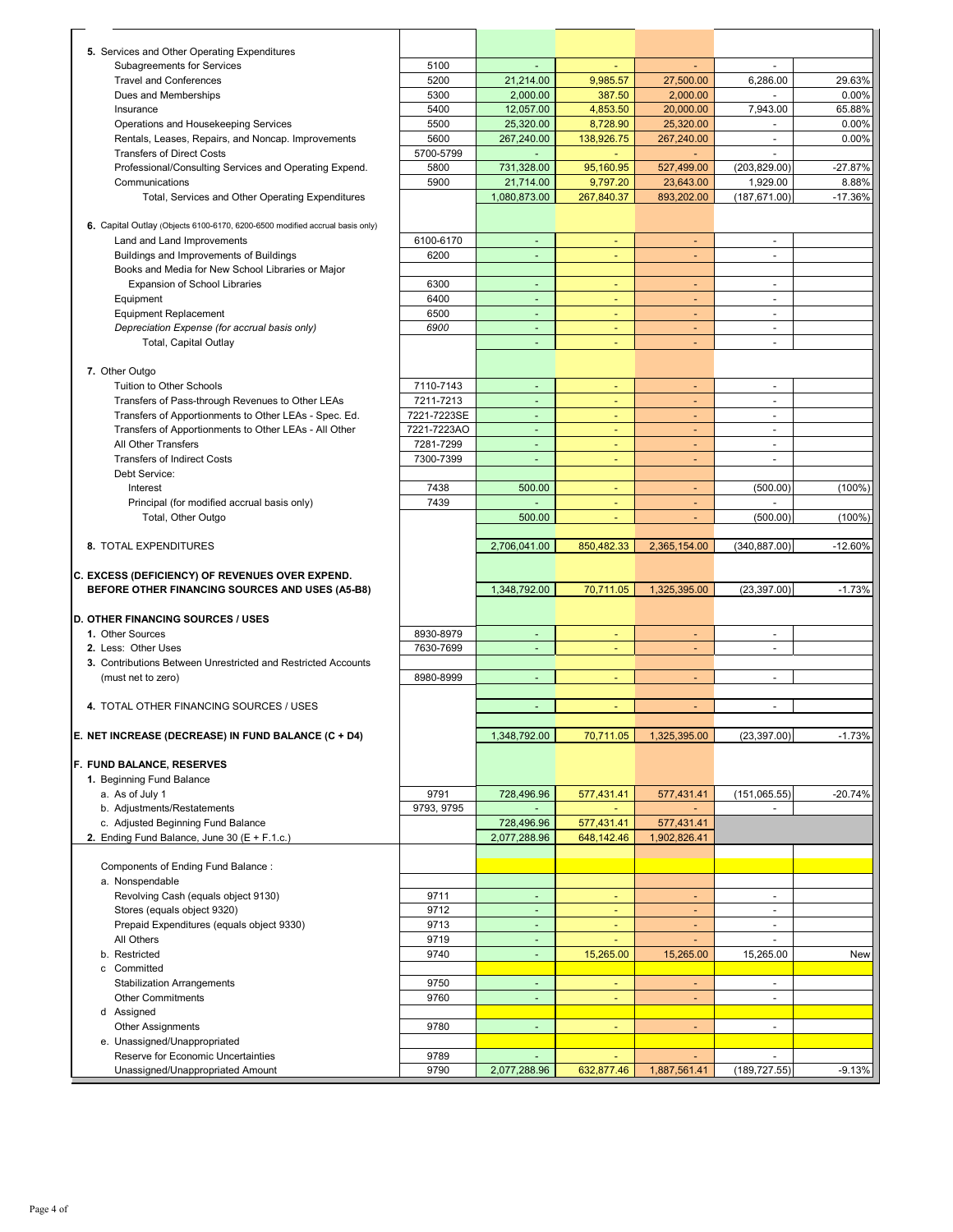## **CHARTER SCHOOL MULTI-YEAR PROJECTION - ALTERNATIVE FORM First Interim Report - MYP**

| <b>Charter School Name: Method Schools</b>         |                         |
|----------------------------------------------------|-------------------------|
| (continued)                                        |                         |
|                                                    | CDS #: 37-68049-0129221 |
| <b>Charter Approving Entity: Dehesa Elementary</b> |                         |
|                                                    | County: San Diego       |
| <b>Charter #: 1617</b>                             |                         |
| <b>Fiscal Year: 2018/19</b>                        |                         |
|                                                    |                         |

*This charter school uses the following basis of accounting:*

**x Accrual Basis** (Applicable Capital Assets / Interest on Long-Term Debt / Long-Term Liabilities objects are 6900, 7438, 9400-9499, and 9660-9669)

**Modified Accrual Basis** (Applicable Capital Outlay / Debt Service objects are 6100-6170, 6200-6500, 7438, and 7439)

|                                                        |                    |                     | FY 2018/19        | <b>Totals for</b> | <b>Totals for</b> |              |
|--------------------------------------------------------|--------------------|---------------------|-------------------|-------------------|-------------------|--------------|
| <b>Description</b>                                     | <b>Object Code</b> | <b>Unrestricted</b> | <b>Restricted</b> | <b>Total</b>      | 2019/20           | 2020/21      |
| A. REVENUES                                            |                    |                     |                   |                   |                   |              |
| 1. LCFF Sources                                        |                    |                     |                   |                   |                   |              |
| State Aid - Current Year                               | 8011               | 3,230,962.00        | 0.00              | 3,230,962.00      | 3,277,664.00      | 3,314,936.00 |
| Education Protection Account State Aid - Current Year  | 8012               | 70.000.00           | 0.00              | 70,000.00         | 70.000.00         | 70.000.00    |
| State Aid - Prior Years                                | 8019               | 0.00                | 0.00              | 0.00              | 0.00              | 0.00         |
| Transfers of Charter Schools in Lieu of Property Taxes | 8096               | 37,601.00           | 0.00              | 37,601.00         | 37,601.00         | 37,601.00    |
| <b>Other LCFF Transfers</b>                            | 8091, 8097         | 0.00                | 0.00              | 0.00              | 0.00              | 0.00         |
| <b>Total, LCFF Sources</b>                             |                    | 3,338,563.00        | 0.00              | 3,338,563.00      | 3,385,265.00      | 3,422,537.00 |
| 2. Federal Revenues                                    |                    |                     |                   |                   |                   |              |
| Every Student Succeeds Act (Title I - V)               | 8290               | 0.00                | 0.00              | 0.00              | 0.00              | 0.00         |
| Special Education - Federal                            | 8181.8182          | 0.00                | 38,500.00         | 38.500.00         | 38.500.00         | 38,500.00    |
| <b>Child Nutrition - Federal</b>                       | 8220               | 0.00                | 0.00              | 0.00              | 0.00              | 0.00         |
| <b>Donated Food Commodities</b>                        | 8221               | 0.00                | 0.00              | 0.00              | 0.00              | 0.00         |
| <b>Other Federal Revenues</b>                          | 8110, 8260-8299    | 0.00                | 0.00              | 0.00              | 0.00              | 0.00         |
| <b>Total, Federal Revenues</b>                         |                    | 0.00                | 38,500.00         | 38,500.00         | 38,500.00         | 38,500.00    |
|                                                        |                    |                     |                   |                   |                   |              |
| 3. Other State Revenues                                |                    |                     |                   |                   |                   |              |
| Special Education - State                              | StateRevSE         | 0.00                | 140,000.00        | 140,000.00        | 140,000.00        | 140,000.00   |
| All Other State Revenues                               | <b>StateRevAO</b>  | 151,936.00          | 18,550.00         | 170,486.00        | 71,400.00         | 71,400.00    |
| Total, Other State Revenues                            |                    | 151,936.00          | 158,550.00        | 310,486.00        | 211,400.00        | 211,400.00   |
|                                                        |                    |                     |                   |                   |                   |              |
| 4. Other Local Revenues                                |                    |                     |                   |                   |                   |              |
| All Other Local Revenues                               | LocalRevAO         | 3,000.00            | 0.00              | 3,000.00          | 3,000.00          | 3,000.00     |
| <b>Total, Local Revenues</b>                           |                    | 3,000.00            | 0.00              | 3,000.00          | 3,000.00          | 3,000.00     |
|                                                        |                    |                     |                   |                   |                   |              |
| 5. TOTAL REVENUES                                      |                    | 3,493,499.00        | 197,050.00        | 3,690,549.00      | 3,638,165.00      | 3,675,437.00 |
| <b>B. EXPENDITURES</b>                                 |                    |                     |                   |                   |                   |              |
| 1. Certificated Salaries                               |                    |                     |                   |                   |                   |              |
| <b>Certificated Teachers' Salaries</b>                 | 1100               | 504,740.00          | 0.00              | 504,740.00        | 675,000.00        | 695,250.00   |
| <b>Certificated Pupil Support Salaries</b>             | 1200               | 0.00                | 0.00              | 0.00              |                   | 0.00         |
| Certificated Supervisors' and Administrators' Salaries | 1300               | 92,443.00           | 0.00              | 92,443.00         | 115,000.00        | 118,450.00   |
| <b>Other Certificated Salaries</b>                     | 1900               | 0.00                | 0.00              | 0.00              |                   | 0.00         |
| <b>Total, Certificated Salaries</b>                    |                    | 597,183.00          | 0.00              | 597,183.00        | 790.000.00        | 813,700.00   |
|                                                        |                    |                     |                   |                   |                   |              |
| 2. Non-certificated Salaries                           |                    |                     |                   |                   |                   |              |
| Non-certificated Instructional Aides' Salaries         | 2100               | 90,000.00           | 0.00              | 90,000.00         | 92,700.00         | 95,481.00    |
| Non-certificated Support Salaries                      | 2200               | 0.00                | 0.00              | 0.00              | 0.00              | 0.00         |
| Non-certificated Supervisors' and Administrators' Sal. | 2300               | 104,951.00          | 0.00              | 104,951.00        | 108,000.00        | 111,240.00   |
| <b>Clerical and Office Salaries</b>                    | 2400               | 125,000.00          | 0.00              | 125,000.00        | 128,750.00        | 132,612.50   |
| <b>Other Non-certificated Salaries</b>                 | 2900               | 0.00                | 0.00              | 0.00              | 0.00              | 0.00         |
| <b>Total, Non-certificated Salaries</b>                |                    | 319,951.00          | 0.00              | 319,951.00        | 329,450.00        | 339,333.50   |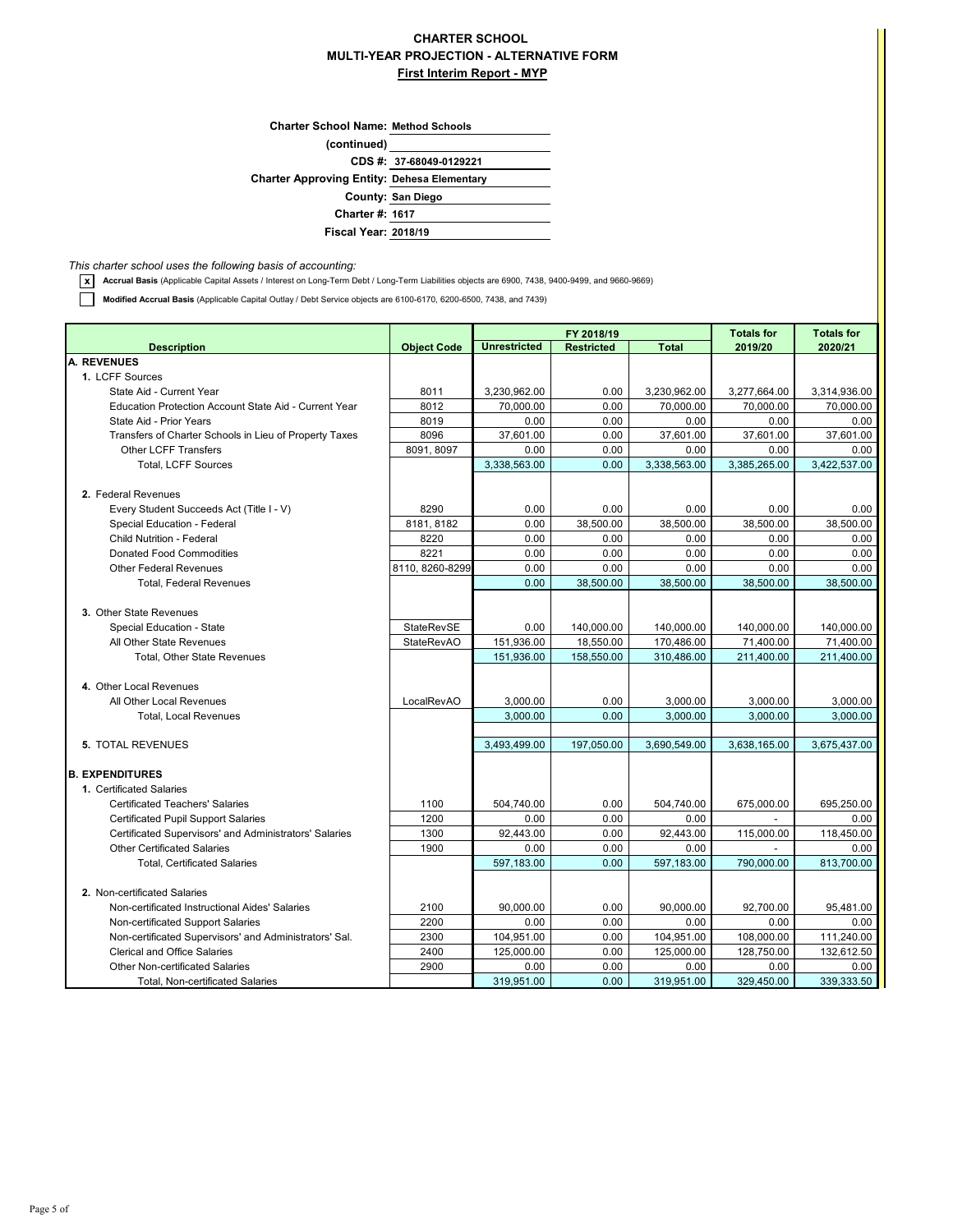|                                                                         |                    |                     | FY 2018/19        | <b>Totals for</b> | <b>Totals for</b> |              |
|-------------------------------------------------------------------------|--------------------|---------------------|-------------------|-------------------|-------------------|--------------|
| <b>Description</b>                                                      | <b>Object Code</b> | <b>Unrestricted</b> | <b>Restricted</b> | <b>Total</b>      | 2019/20           | 2020/21      |
| 3. Employee Benefits                                                    |                    |                     |                   |                   |                   |              |
| <b>STRS</b>                                                             | 3101-3102          | 0.00                | 0.00              | 0.00              |                   | 0.00         |
| <b>PERS</b>                                                             | 3201-3202          | 0.00                | 0.00              | 0.00              |                   | 0.00         |
| OASDI / Medicare / Alternative                                          | 3301-3302          | 89,737.00           | 0.00              | 89,737.00         | 92,429.11         | 95,201.98    |
| <b>Health and Welfare Benefits</b>                                      | 3401-3402          | 80,000.00           | 0.00              | 80,000.00         | 82,400.00         | 84,872.00    |
| Unemployment Insurance                                                  | 3501-3502          | 25,000.00           | 0.00              | 25,000.00         | 25,750.00         | 26,522.50    |
| Workers' Compensation Insurance                                         | 3601-3602          | 13,000.00           | 0.00              | 13,000.00         | 13,390.00         | 13,791.70    |
| OPEB, Allocated                                                         | 3701-3702          | 0.00                | 0.00              | 0.00              |                   | 0.00         |
| <b>OPEB, Active Employees</b>                                           | 3751-3752          | 0.00                | 0.00              | 0.00              |                   | 0.00         |
| <b>Other Employee Benefits</b>                                          | 3901-3902          | 45,652.00           | 0.00              | 45,652.00         | 47,021.56         | 48,432.21    |
| <b>Total, Employee Benefits</b>                                         |                    | 253,389.00          | 0.00              | 253,389.00        | 260,990.67        | 268,820.39   |
|                                                                         |                    |                     |                   |                   |                   |              |
| 4. Books and Supplies                                                   |                    |                     |                   |                   |                   |              |
| Approved Textbooks and Core Curricula Materials                         | 4100               | 157,143.00          | 0.00              | 157,143.00        | 161,857.29        | 166,713.01   |
| Books and Other Reference Materials                                     | 4200               | 50,000.00           | 0.00              | 50,000.00         | 51,500.00         | 53,045.00    |
| <b>Materials and Supplies</b>                                           | 4300               | 32,879.00           | 18,550.00         | 51,429.00         | 52,971.87         | 54,561.03    |
| Noncapitalized Equipment                                                | 4400               | 42,857.00           | 0.00              | 42,857.00         | 44,142.71         | 45,466.99    |
| Food                                                                    | 4700               | 0.00                | 0.00              | 0.00              | 0.00              | 0.00         |
| Total, Books and Supplies                                               |                    | 282,879.00          | 18,550.00         | 301,429.00        | 310,471.87        | 319,786.03   |
|                                                                         |                    |                     |                   |                   |                   |              |
| 5. Services and Other Operating Expenditures                            |                    |                     |                   |                   |                   |              |
| <b>Subagreements for Services</b>                                       | 5100               | 0.00                | 0.00              | 0.00              | 0.00              | 0.00         |
| <b>Travel and Conferences</b>                                           | 5200               | 27,500.00           | 0.00              | 27,500.00         | 28,325.00         | 29,174.75    |
| Dues and Memberships                                                    | 5300               | 2,000.00            | 0.00              | 2,000.00          | 2,060.00          | 2,121.80     |
| Insurance                                                               | 5400               | 20,000.00           | 0.00              | 20,000.00         | 20.600.00         | 21,218.00    |
| Operations and Housekeeping Services                                    | 5500               | 25,320.00           | 0.00              | 25,320.00         | 26,079.60         | 26,861.99    |
| Rentals, Leases, Repairs, and Noncap. Improvements                      | 5600               | 267,240.00          | 0.00              | 267,240.00        | 275,257.20        | 283,514.92   |
| <b>Transfers of Direct Costs</b>                                        | 5700-5799          | 0.00                | 0.00              | 0.00              | 0.00              | 0.00         |
| Professional/Consulting Services and Operating Expend.                  | 5800               | 348,999.00          | 178,500.00        | 527,499.00        | 543,323.97        | 559,623.69   |
| Communications                                                          | 5900               | 23,643.00           | 0.00              | 23,643.00         | 24,352.29         | 25,082.86    |
| Total, Services and Other Operating Expenditures                        |                    | 714,702.00          | 178,500.00        | 893,202.00        | 919,998.06        | 947,598.00   |
| 6. Capital Outlay (Obj. 6100-6170, 6200-6500 for mod. accr. basis only) |                    |                     |                   |                   |                   |              |
| Land and Land Improvements                                              | 6100-6170          | 0.00                | 0.00              | 0.00              | 0.00              | 0.00         |
| Buildings and Improvements of Buildings                                 | 6200               | 0.00                | 0.00              | 0.00              | 0.00              | 0.00         |
| Books and Media for New School Libraries or Major                       |                    |                     |                   |                   |                   |              |
| <b>Expansion of School Libraries</b>                                    | 6300               | 0.00                | 0.00              | 0.00              | 0.00              | 0.00         |
| Equipment                                                               | 6400               | 0.00                | 0.00              | 0.00              | 0.00              | 0.00         |
| <b>Equipment Replacement</b>                                            | 6500               | 0.00                | 0.00              | 0.00              | 0.00              | 0.00         |
| Depreciation Expense (for accrual basis only)                           | 6900               | 0.00                | 0.00              | 0.00              | 0.00              | 0.00         |
| <b>Total, Capital Outlay</b>                                            |                    | 0.00                | 0.00              | 0.00              | 0.00              | 0.00         |
|                                                                         |                    |                     |                   |                   |                   |              |
| 7. Other Outgo                                                          |                    |                     |                   |                   |                   |              |
| Tuition to Other Schools                                                | 7110-7143          | 0.00                | 0.00              | 0.00              | 0.00              | 0.00         |
| Transfers of Pass-through Revenues to Other LEAs                        | 7211-7213          | 0.00                | 0.00              | 0.00              | 0.00              | 0.00         |
| Transfers of Apportionments to Other LEAs - Spec. Ed.                   | 7221-7223SE        | 0.00                | 0.00              | 0.00              | 0.00              | 0.00         |
| Transfers of Apportionments to Other LEAs - All Other                   | 7221-7223AO        | 0.00                | 0.00              | 0.00              | 0.00              | 0.00         |
| All Other Transfers                                                     | 7280-7299          | 0.00                | 0.00              | 0.00              | 0.00              | 0.00         |
| <b>Transfers of Indirect Costs</b>                                      | 7300-7399          | 0.00                | 0.00              | 0.00              | 0.00              | 0.00         |
| Debt Service:                                                           |                    |                     |                   |                   |                   |              |
| Interest                                                                | 7438               | 0.00                | 0.00              | 0.00              | 0.00              | 0.00         |
| Principal (for modified accrual basis only)                             | 7439               | 0.00                | 0.00              | 0.00              | 0.00              | 0.00         |
| Total, Other Outgo                                                      |                    | 0.00                | 0.00              | 0.00              | 0.00              | 0.00         |
|                                                                         |                    |                     |                   |                   |                   |              |
| 8. TOTAL EXPENDITURES                                                   |                    | 2,168,104.00        | 197,050.00        | 2,365,154.00      | 2,610,910.60      | 2,689,237.92 |
|                                                                         |                    |                     |                   |                   |                   |              |
| <b>C. EXCESS (DEFICIENCY) OF REVENUES OVER EXPEND.</b>                  |                    |                     |                   |                   |                   |              |
| BEFORE OTHER FINANCING SOURCES AND USES (A5-B8)                         |                    | 1,325,395.00        | 0.00              | 1,325,395.00      | 1,027,254.40      | 986,199.08   |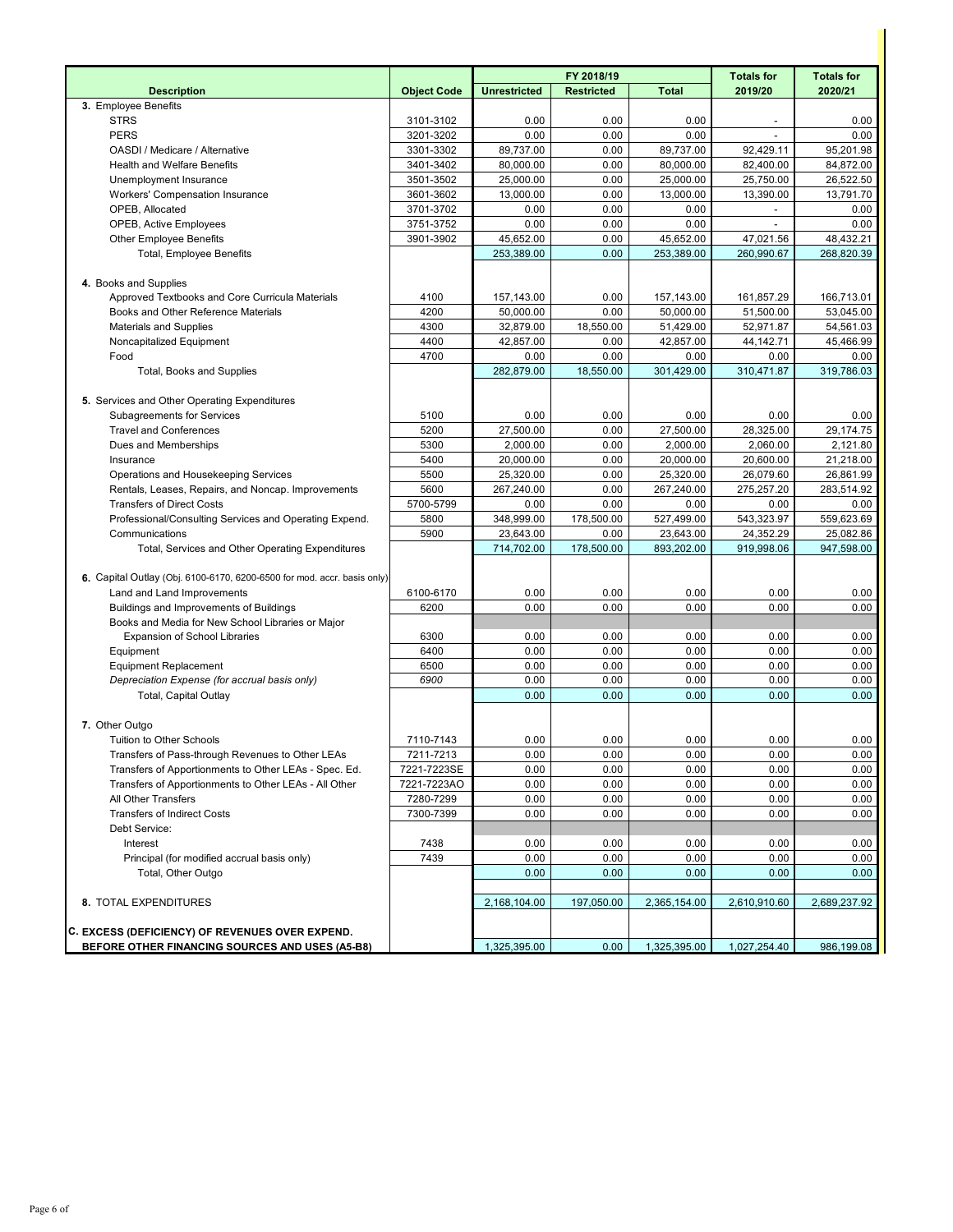|                                                               |                    | FY 2018/19          |                   |              | <b>Totals for</b> | <b>Totals for</b> |
|---------------------------------------------------------------|--------------------|---------------------|-------------------|--------------|-------------------|-------------------|
| <b>Description</b>                                            | <b>Object Code</b> | <b>Unrestricted</b> | <b>Restricted</b> | <b>Total</b> | 2019/20           | 2020/21           |
| <b>D. OTHER FINANCING SOURCES / USES</b>                      |                    |                     |                   |              |                   |                   |
| 1. Other Sources                                              | 8930-8979          | 0.00                | 0.00              | 0.00         |                   |                   |
| 2. Less: Other Uses                                           | 7630-7699          | 0.00                | 0.00              | 0.00         |                   |                   |
| 3. Contributions Between Unrestricted and Restricted Accounts |                    |                     |                   |              |                   |                   |
| (must net to zero)                                            | 8980-8999          | 0.00                | 0.00              | 0.00         |                   |                   |
|                                                               |                    |                     |                   |              |                   |                   |
| 4. TOTAL OTHER FINANCING SOURCES / USES                       |                    | 0.00                | 0.00              | 0.00         | 0.00              | 0.00              |
|                                                               |                    |                     |                   |              |                   |                   |
| E. NET INCREASE (DECREASE) IN FUND BALANCE (C + D4)           |                    | 1,325,395.00        | 0.00              | 1,325,395.00 | 1,027,254.40      | 986,199.08        |
| F. FUND BALANCE, RESERVES                                     |                    |                     |                   |              |                   |                   |
| 1. Beginning Fund Balance                                     |                    |                     |                   |              |                   |                   |
| a. As of July 1                                               | 9791               | 562.166.41          | 15.265.00         | 577,431.41   | 1,902,826.41      | 2,930,080.81      |
| b. Adjustments/Restatements                                   | 9793, 9795         | 0.00                | 0.00              | 0.00         |                   |                   |
| c. Adjusted Beginning Balance                                 |                    | 562,166.41          | 15,265.00         | 577,431.41   | 1,902,826.41      | 2,930,080.81      |
| 2. Ending Fund Balance, June 30 (E + F.1.c.)                  |                    | 1,887,561.41        | 15,265.00         | 1,902,826.41 | 2,930,080.81      | 3,916,279.89      |
|                                                               |                    |                     |                   |              |                   |                   |
| Components of Ending Fund Balance:                            |                    |                     |                   |              |                   |                   |
| a. Nonspendable                                               |                    |                     |                   |              |                   |                   |
| Revolving Cash (equals object 9130)                           | 9711               | 0.00                | 0.00              | 0.00         |                   |                   |
| Stores (equals object 9320)                                   | 9712               | 0.00                | 0.00              | 0.00         |                   |                   |
| Prepaid Expenditures (equals object 9330)                     | 9713               | 0.00                | 0.00              | 0.00         |                   |                   |
| All Others                                                    | 9719               | 0.00                | 0.00              | 0.00         |                   |                   |
| b. Restricted                                                 | 9740               |                     | 15,265.00         | 15,265.00    |                   |                   |
| c. Committed                                                  |                    |                     |                   |              |                   |                   |
| <b>Stabilization Arrangements</b>                             | 9750               | 0.00                | 0.00              | 0.00         |                   |                   |
| <b>Other Commitments</b>                                      | 9760               | 0.00                | 0.00              | 0.00         |                   |                   |
| d Assigned                                                    |                    |                     |                   |              |                   |                   |
| <b>Other Assignments</b>                                      | 9780               | 0.00                | 0.00              | 0.00         |                   |                   |
| e. Unassigned/Unappropriated                                  |                    |                     |                   |              |                   |                   |
| Reserve for Economic Uncertainties                            | 9789               | 0.00                | 0.00              | 0.00         |                   |                   |
| Unassigned/Unappropriated Amount                              | 9790               | 1,887,561.41        | 0.00              | 1,887,561.41 | 2,930,080.81      | 3,916,279.89      |